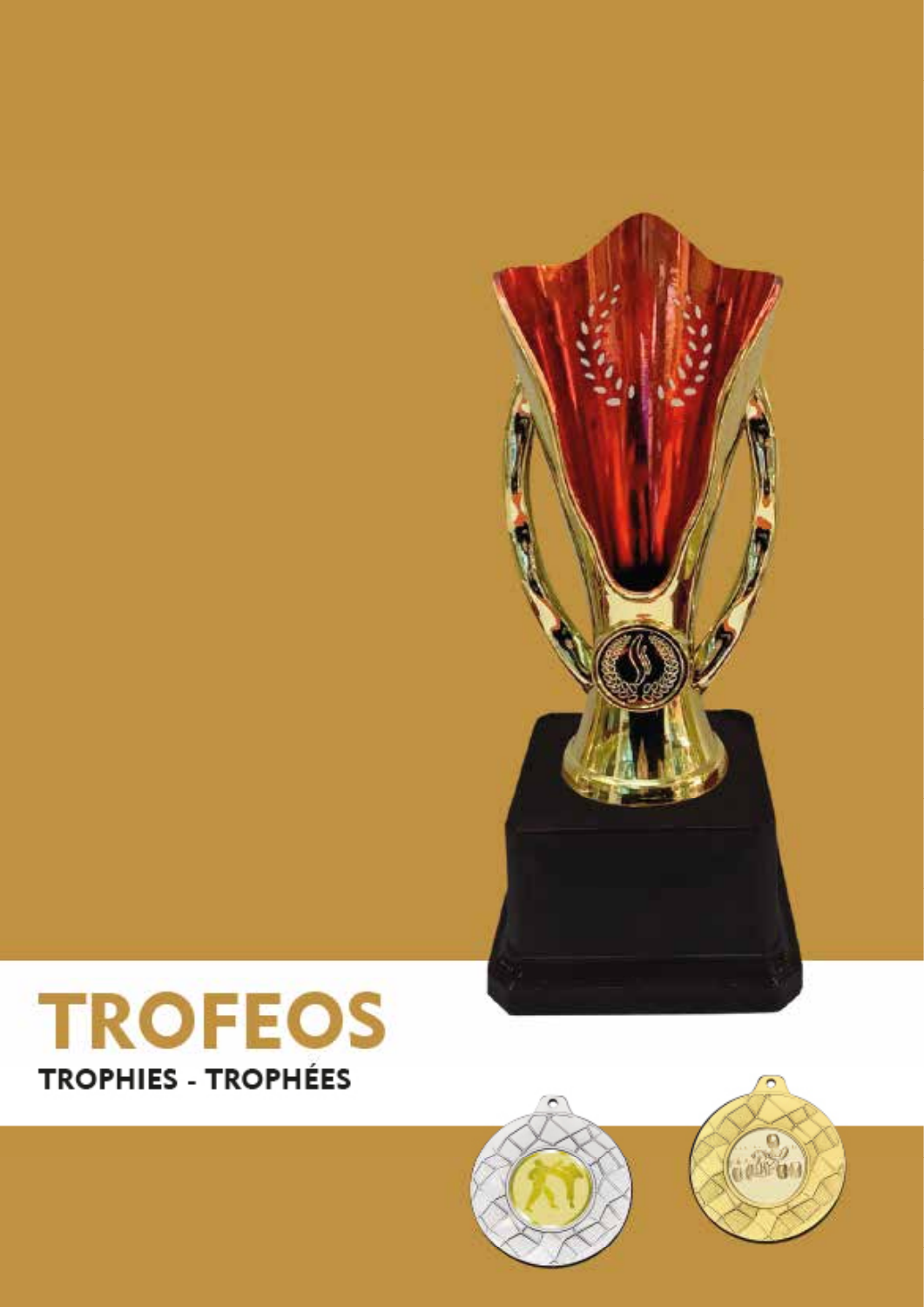**trofeos** trophies - trophées

# **ÉFIRA TROPHY** COUPE ÉFIRA TROFEO ÉFIRA

# 23, 25, 27 cm

Copa trofeo con vaso metálico. Se puede personalizar. Método de marcaje: Placa sublimada o gota resina. Medidas: 23, 25 y 27 cm. Composición: ABS metalizado. Color: Plata/azul.

*REFERENCIAS: 23 cm: 80800.B93.230 25 cm: 80800.B93.250 27 cm: 80800.B93.270*





Trophy cup with metal cup. It can be customized. Marking method: Sublimated plate or drop resin. Measurements: 23, 25 and 27 cm. Composition: ABS meta llized. Color: Silver/blue.



**EGIS TROPHY** COUPE EGIS TROFEO EGIS 22, 24, 26 cm

Copa trofeo con vaso metálico. Se puede personalizar. Método de marcaje: Placa sublimada o gota resina. Medidas: 24, 30 y 36 cm. Composición: ABS metalizado. Color: Plata/azul.

*REFERENCIAS: 22 cm: 80806.B93.220 24 cm: 80806.B93.240 26 cm: 80806.B93.240*







**CIRCE TROPHY** COUPE CIRCE

# 23, 25, 27 cm TROFEO CIRCE

Copa trofeo con vaso metálico. Se puede personalizar. Método de marcaje: Placa sublimada o gota resina. Medidas: 23, 25 y 27 cm. Composición: ABS metalizado. Color: Oro/rojo.

*REFERNCIAS: 23 cm: 80820.C27.230 25 cm: 80820.C27.250 27 cm: 80820.C27.270*







Trophy cup with metal cup. It can be customized. Marking method: Sublimated plate or drop resin. Measurements: 23, 25 and 27 cm. Composition: ABS meta llized. Color: Gold/red.

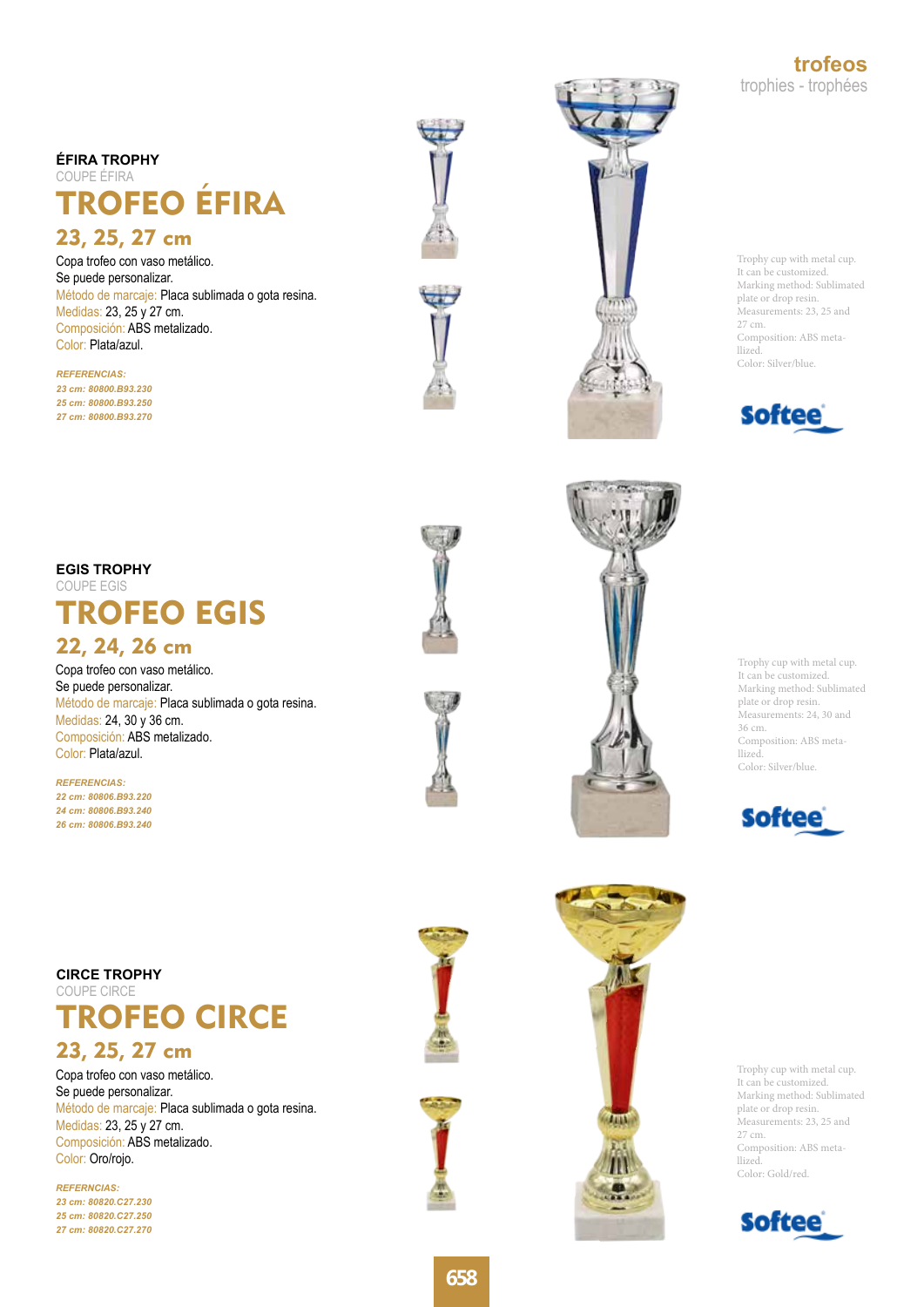## **ÁSINE TROPHY** COUPE ÁSINE TROFEO ÁSINE 12, 15, 18 cm

#### Vaso de plástico. Se puede personalizar. Método de marcaje: Placa sublimada o gota resina. Medidas: 12, 15 y 18 cm. Composición: ABS metalizado.

*REFERENCIAS: 12 cm: 80804.032.120 15 cm: 80804.032.150 18 cm: 80804.032.180*

Color: Plata.







Plastic trophy cup. It can be customized. Marking method: Sublimated plate or drop resin. Measurements: 12, 15 and 18 cm. Composition: ABS metallized. Color: Silver.



**OLIMPIA TROPHY**  TROPHÉE OLIMPIA TROFEO OLIMPIA 19 cm

No incluye disco, consultar opciones con nuestros comerciales. Los discos son de aluminio de 50 mm de diámetro con sublimación. Opciones disponibles: pádel, atletismo, fútbol y JJOO. Se puede personalizar. Método de marcaje: Placa sublimada o gota resina.

Altura: 19 cm. Composición: ABS metalizado. Color: Oro.

*REF: 80810.015.190*



Does not include disc, check options with our commercials. The discs are aluminum 50 mm diameter with sublimation. Options available: paddle, athletics, football and JJOO. Marking method: Sublimated plate or drop resin.

Height: 19 cm. Composition: ABS metallized. Color: Golden.



**LILEA TROPHY**  TROPHÉE LILEA



### 19 cm

No incluye disco, consultar opciones con nuestros comerciales. Los discos son de aluminio de 50 mm de diámetro con sublimación. Opciones disponibles: pádel, atletismo, fútbol y JJOO. Se puede personalizar Método de marcaje: Placa sublimada o gota resina. Altura: 19 cm.

Composición: ABS metalizado. Color: Plata.

*REF: 80811.032.190*



Does not include disc, check options with our commercials. The discs are aluminum 50 mm diameter with sublimation. Options available: paddle, athletics, football and JJOO. Marking method: Sublimated plate or drop resin. Height: 19 cm. Composition: ABS metallized. Color: Silver.

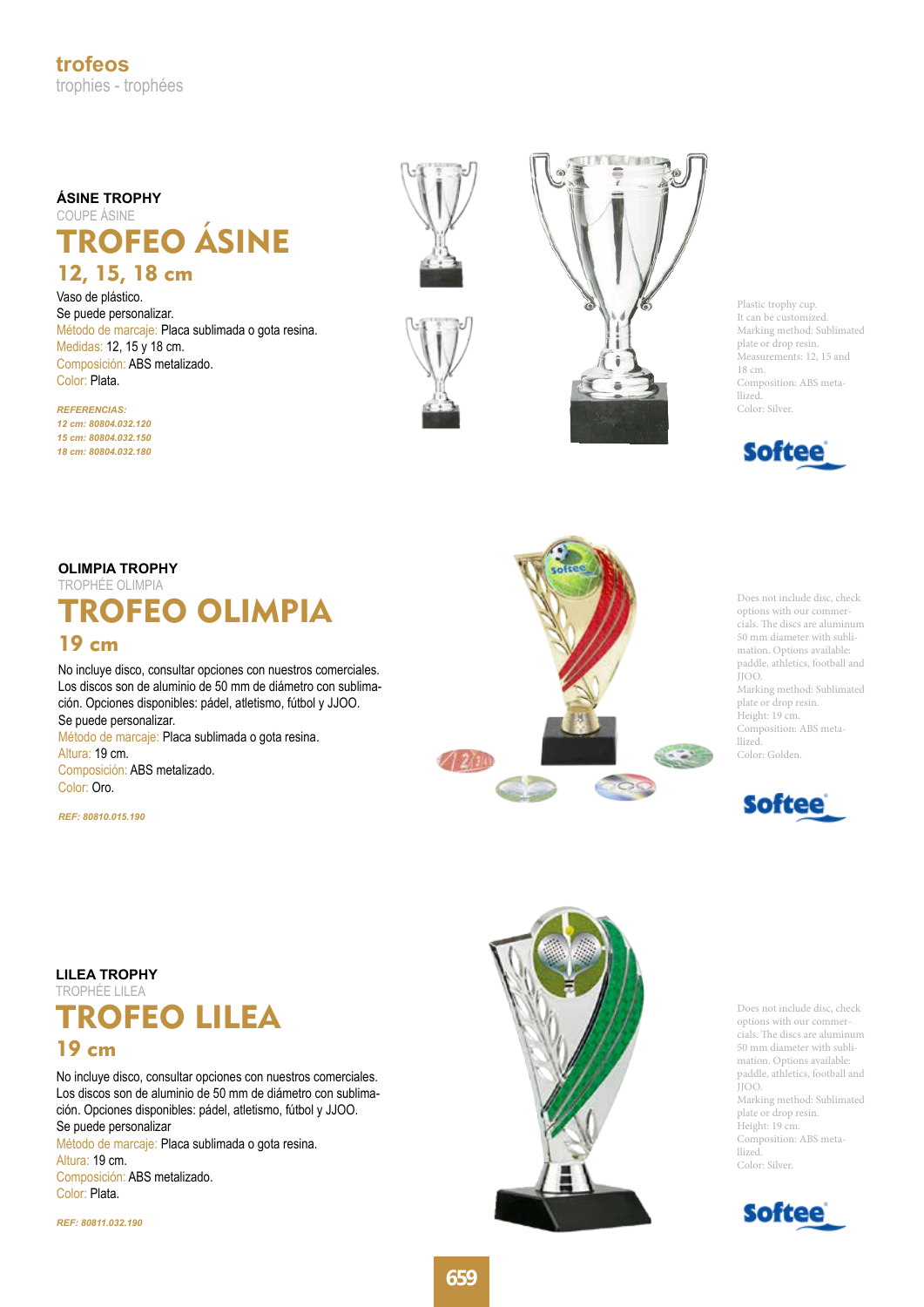**trofeos** trophies - trophées

#### **LARISSA TROPHY**

COUPE LARISSA

# TROFEO LARISSA

# 16, 19, 21 cm

Se puede personalizar. Método de marcaje: Placa sublimada o gota resina. Medidas: 16, 19 y 21 cm. Composición: ABS metalizado. Color: Oro/rojo.

*REFERENCIAS: 16 cm: 99269.C27.160 19 cm: 99269.C27.190 21 cm: 99269.C27.210*



It can be customized. Marking method: Sublimated plate or drop resin. Measurements: 16, 19 and 21 cm. Composition: metallic ABS. Color: Gold/red.



#### **CALANDRIA TROPHY**

COUPE CALANDRIA

# TROFEO CALANDRIA

# 14,5, 17, 19 cm

Se puede personalizar. Método de marcaje: Placa sublimada o gota resina. Medidas: 14,5, 17 y 19 cm. Composición: ABS metalizado. Color: Plata.

*REFERENCIAS: 14,5 cm: 99270.032.145 17 cm: 99270.032.170 19 cm: 99270.032.190*

**DRAMA TROPHY** COUPE DRAMA

It can be customized. Marking method: Sublimated plate or drop resin. Measurements: 14,5, 17 and 19 cm. Composition: metallic ABS. Color: Silver.



It can be customized. Marking method: Sublimated plate or drop resin. Measurements: 16 and 20 cm. Composition: metallized ABS. Color: Silver.

**Softee** 

# 16, 20 cm TROFEO DRAMA

Se puede personalizar. Método de marcaje: Placa sublimada o gota resina. Medidas: 16 y 20 cm. Composición: ABS metalizado. Color: Plata.

*REFERNCIAS: 16 cm: 99274.032.160 20 cm: 99274.032.20*



**660**

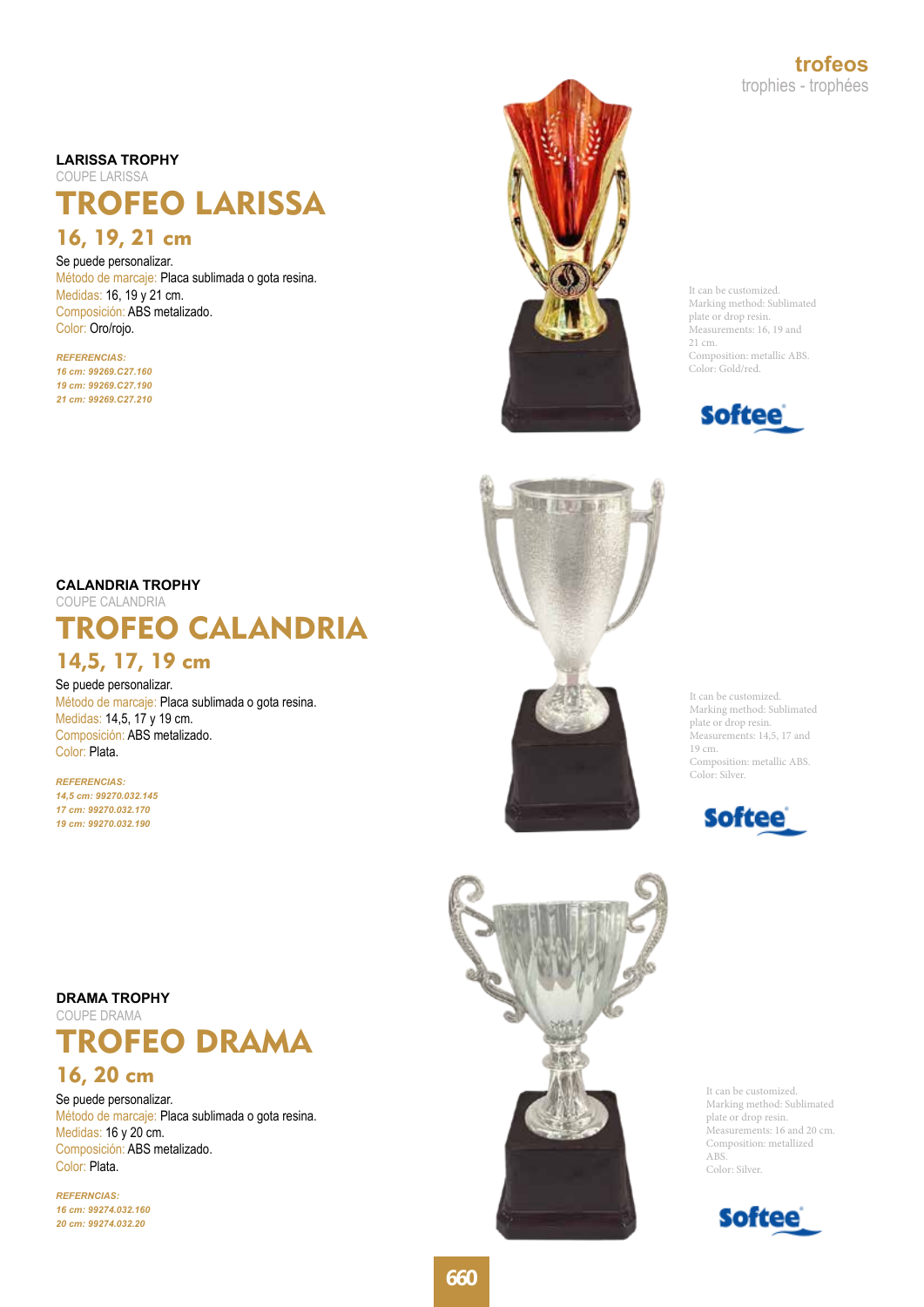## **TRIKALA TROPHY** COUPE TRIKALA TROFEO TRIKALA

# RUNNING - FÚTBOL

Trofeo con diseño de running o fútbol. Se puede personalizar. Método de marcaje: Placa sublimada o gota resina. Medidas: 17 cm. Composición: ABS metalizado. Color: Plata.

*REFERENCIAS: Running: 99272.032.170 Fútbol: 99273.032.170*





Trophy with running or football design. It can be customized. Marking method: Sublimated plate or drop resin. Dimensions: 17 cm. Composition: metallic ABS. Colour: Silver.



## **EGALEO TROPHY**  COUPE EGALEO TROFEO EGALEO

### 18 cm

Se puede personalizar. Método de marcaje: Placa sublimada o gota resina. Medidas: 18 cm. Composición: ABS metalizado. Color: Cobre.

*REF: 99271.139.180*

### **GOLDEN BOOT TROPHY**  CHAUSURE D'OR BOTA DE ORO RODAS

Se puede personalizar. Método de marcaje: Placa sublimada o gota resina. Composición: ABS metalizado. Color: Oro.

*REF: 99275*



It can be customized. Marking method: Sublimated plate or drop resin. Measurements: 18 cm. Composition: metallized ABS. Color: Copper.





It can be customized. Marking method: Sublimated plate or drop resin. Composition: ABS metallized. Color: Gold.

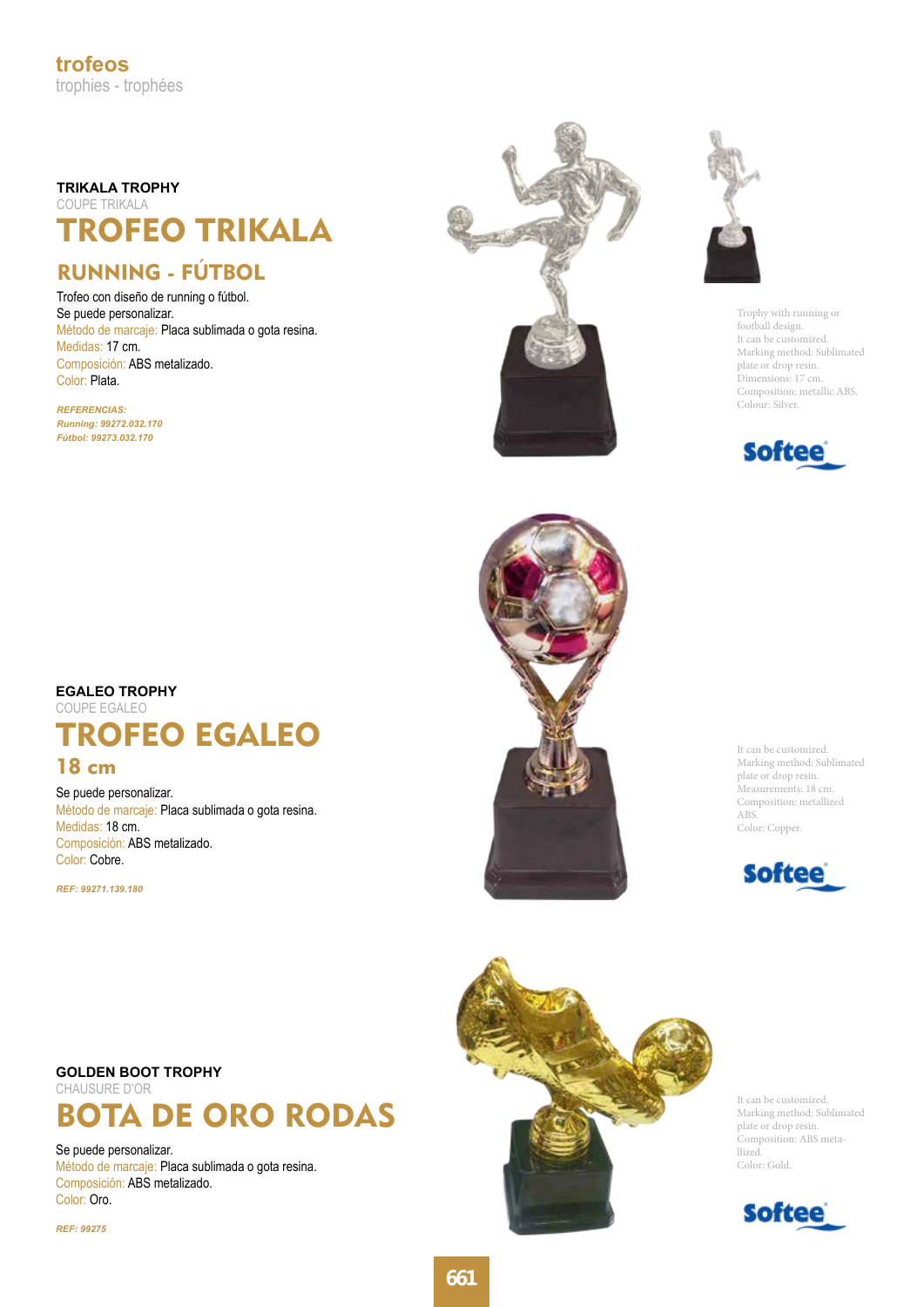#### **APOLO TROPHY** TROPHÉE APOLO

TROFEO APOLO

### 17 cm

No incluye acople, consultar diferentes acoples con nuestros comerciales. Se puede personalizar. Método de marcaje: Placa sublimada o gota resina. Altura: 17 cm. Composición: Resina. Color: Oro/plata vieja.

*REF: 80824.B94.170*

#### **PADDLE PIECE FOR TROPHY**

DISQUE DE RESINE POUR TROPHÉE PADEL

# ACOPLE TROFEO PÁDEL

Acople de plástico para colocar en trofeos de resina a de cristal. Medidas: 9,3 x 7,5 cm. Color: Plata/oro.

*REF: 80816.B95.201*

#### **FOOTBALL PIECE FOR TROPHY**  DISQUE DE RESINE POUR TROPHÉE FOOTBALL

ACOPLE TROFEO FÚTBOL

Acople de plástico para colocar en trofeos de resina a de cristal. Medidas: 9,3 x 7,5 cm. Color: Plata/oro.

*REF: 80815.B95.201*

### **NEUTRAL PIECE FOR TROPHY**

DISQUE DE RESINE POUR TROPHÉE NEUTRE

# ACOPLE TROFEO NEUTRO

Acople de plástico para colocar en trofeos de resina a de cristal. Se le puede colocar un disco (no incluido) de aluminio de 50 mm de diámetro con sublimación. Opciones disponibles: pádel, atletismo, fútbol y JJOO. Medidas: 9,3 x 7,5 cm. Color: Plata/oro.

*REF: 80821.B95.201*





Plastic coupling for placing in resin to glass trophies. Dimensions: 9,3 x 7,5 cm. Color: Silver/gold.



Plastic coupling for placing in resin to glass trophies. Dimensions: 9,3 x 7,5 cm. Color: Silver/gold.



Plastic coupling to be placed in resin to glass trophies. An aluminum disc (not included) of 50 mm diameter with sublimation can be placed on it. Options available: paddle, athletics, football and JJOO. Dimensions: 9,3 x 7,5 cm. Color: Silver/gold.





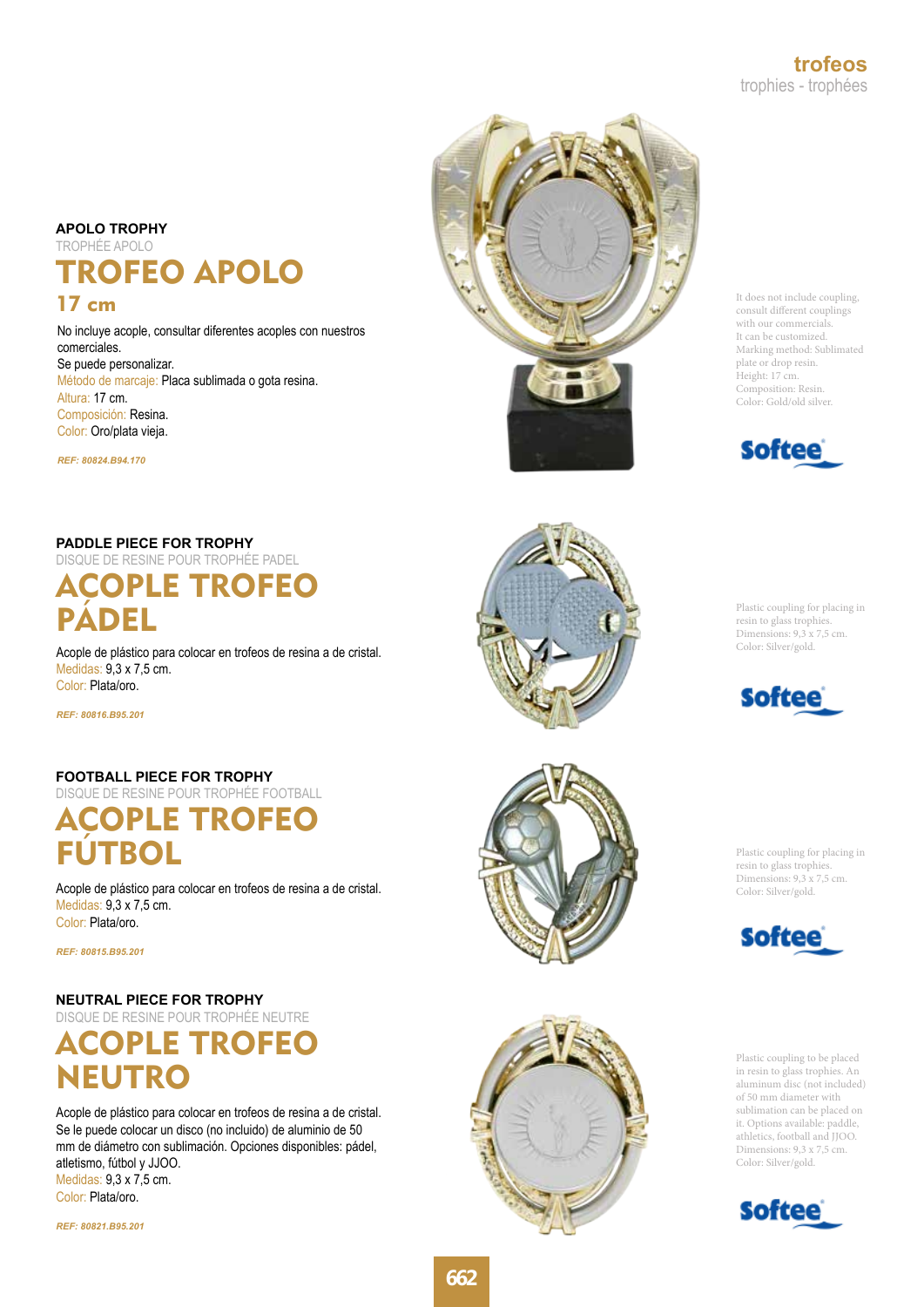#### **SIROS TROPHY** TROPHÉE SIROS

TROFEO SIROS

### 19 cm

Permite la incorporación de acoples. Se puede personalizar. Método de marcaje: Láser. Altura: 19 cm. Composición: Cristal. Color: Transparente.

*REF: 80812.033.190*

Allows the incorporation of couplings. It can be customized. Marking method: Laser. Height: 19 cm. Composition: Crystal. Color: Transparent.



### **AGNES TROPHY**

# TROPHÉE AGNES TROFEO **METACRILATO** AGNES

### 17 - 19 - 21cm

Permite la incorporación de acoples. Se puede personalizar. Método de marcaje: Láser. Medidas: 17, 19 y 21 cm. Composición: Metacrilato. Color: Transparente.

*REFERENCIAS: 17 cm: 80829.033.170 19 cm: 80829.033.190 21 cm: 80829.033.210*

### **ATENAS TROPHY**

TROPHÉE ATENAS

# TROFEO METACRILATO ATENAS

Se puede personalizar. Incluye estuche. Método de marcaje: Láser y sublimación. Medidas: 12 x 8 y 14 x 10 cm. Composición: Metacrilato. Color: Transparente.

*REFERENCIAS: 12x8 cm: 80814.033.203 14x10 cm: 80814.033.204*



Allows the incorporation of couplings. It can be customized. Marking method: Laser. Height: 17, 19 and 21 cm. Composition: Methacrylate. Color: Transparent.





It can be customized. Includes case. Marking method: Laser and sublimation. Measurements: 12 x 8 and 14 x 10 cm. Composition: Crystal. Colour: Transparent.

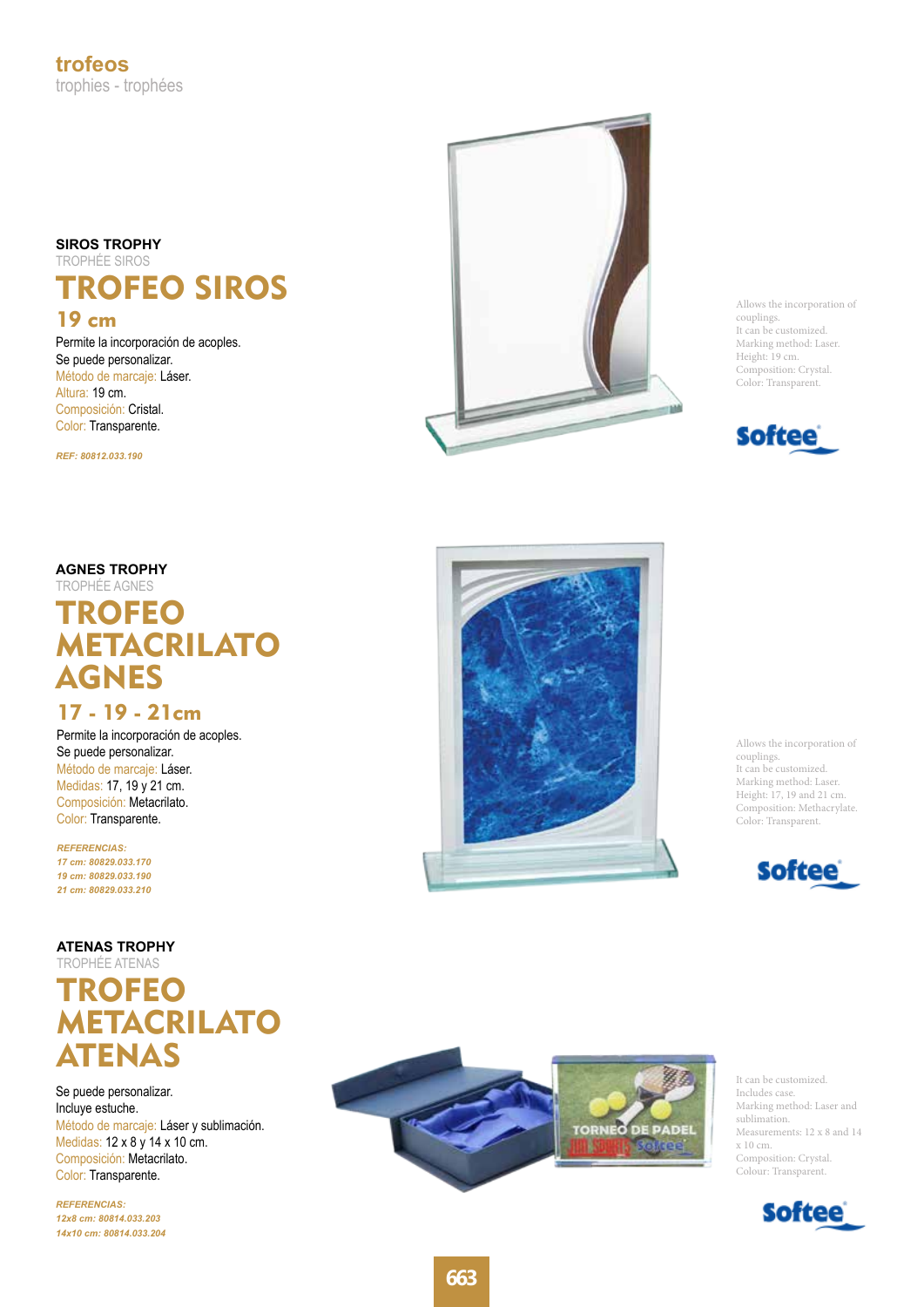**CHAMPION BALL TROPHY WITH CESPED** 

TROPHÉE BALLON CHAMPION AVEC CESPED TROFEO BALÓN **HAMPION CON CESPED** 

Ideal para competiciones de fútbol. Se puede personalizar. Método de marcaje: Placa sublimada o vinilo de corte. Medida: 32 cm. Composición: Madera. Color: Plata.

*REF: 80826.C94.320*



Ideal for football competitions. Can be customized. Marking method: Sublimated plate or vinyl cutting. Size: 32 cm. Composition: Wood. Colour: Silver.



#### **PADDLE BALL TROPHY**

TROPHÉE BALLE PADDEL

# TROFEO PELOTA PÁDEL

Trofeo personalizado perfecto para competiciones de pádel. Se puede personalizar. Método de marcaje:Placa sublimada en peana. Medida: 26 cm. Composición: Madera. Color: Negro/amarillo.

*REF: 80828.A07.260*



Custom trophy perfect for paddle competitions. Can be customized. Marking method:Sublimated toll plate. Size: 26 cm. Composition: Wood. Color: Black/yellow.



**TROPHY FOOTPRINT**  TROPHÉE MARQUE



Ideal para todo tipo de prueba relacionada con el atletismo, running, trail... Se puede personalizar. Método de marcaje: Placa sublimada en peana. Medida: 34 cm. Composición: Madera. Color: Azul/verde.

*REF: 80827.B07.340*



Ideal for any type of test related to athletics, running, trail... Can be customized. Marking method: Sublimated plate on turntable. Size: 34 cm. Composition: Wood. Color: Blue/green.

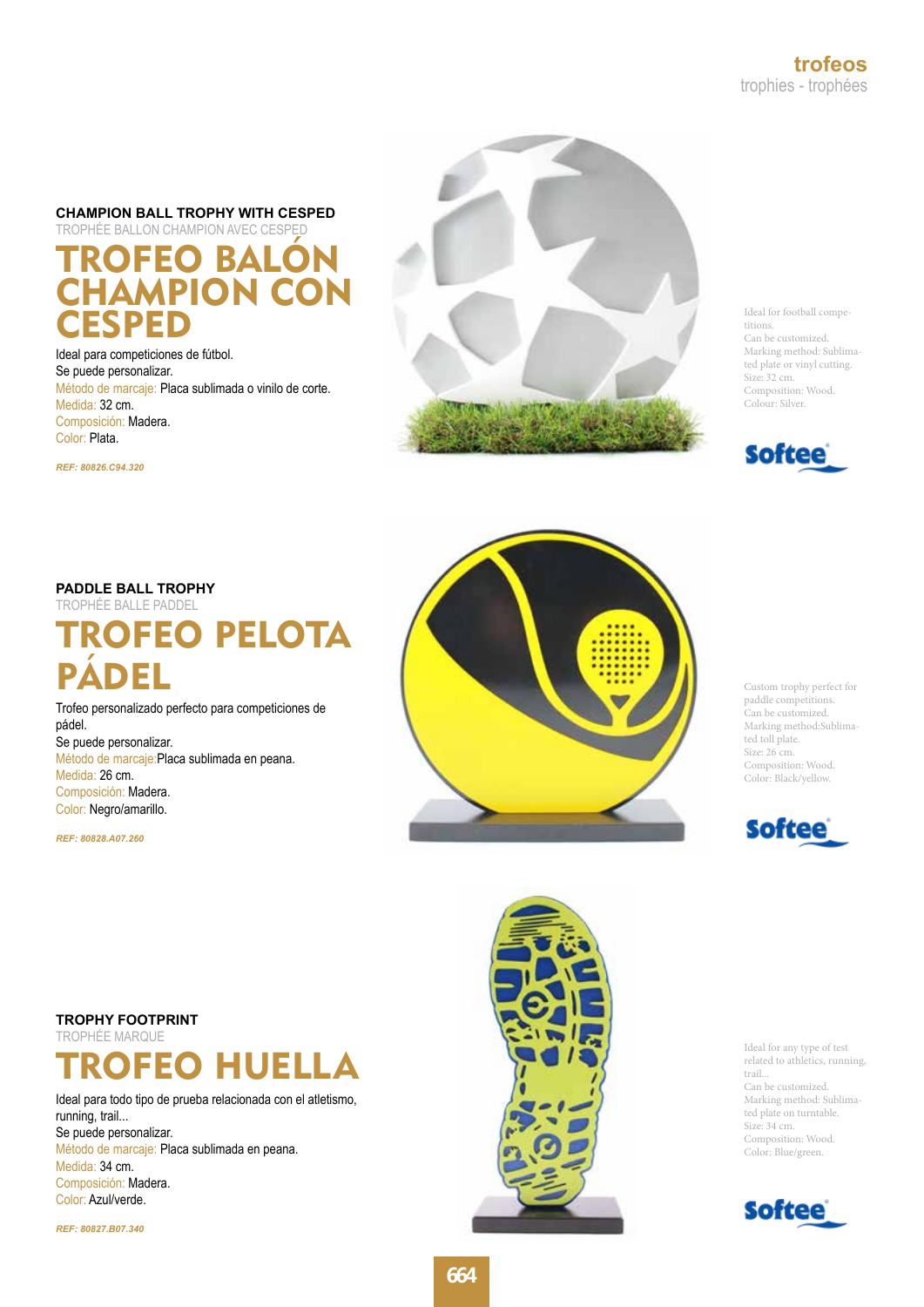





### **MILETO MEDAL**  MEDAILLE MILETO MEDALLA MILETO

Incluye cinta de 10 mm de grosor. No incluye adhesivo. Posibilidad de personalización con adhesivo de 25mm disponible en JJOO, running, pádel y fútbol. Consulta otros deportes. Diámetro: 50 mm. Colores: Oro, plata y bronce.

*REFERENCIAS: Oro: 80830.015.500 Plata: 80830.032.500 Bronce: 80830.091.500* **Softee** 

Includes 10 mm thick tape. Does not include adhesive. Possibility of customization with 25mm adhesive available in JJOO, running, paddle and football. See other sports. Diameter: 50 mm.

Colors: Gold, silver and bronze.





**OLYMPIC RIBBON FOR MEDAL** 

CINTE OLYMPIQUE POUR MÉDALLE



Cinta con mosquetón en el extremo para colocar la medalla. Grosor: 10 mm. Medida: 86 cm. Color: Multicolor.

*REF: 80818.030.3*

Ribbon with carabiner at the end to place the medal. Size: 86 cm. Thickness: 10 mm. Colour: Multicolor.